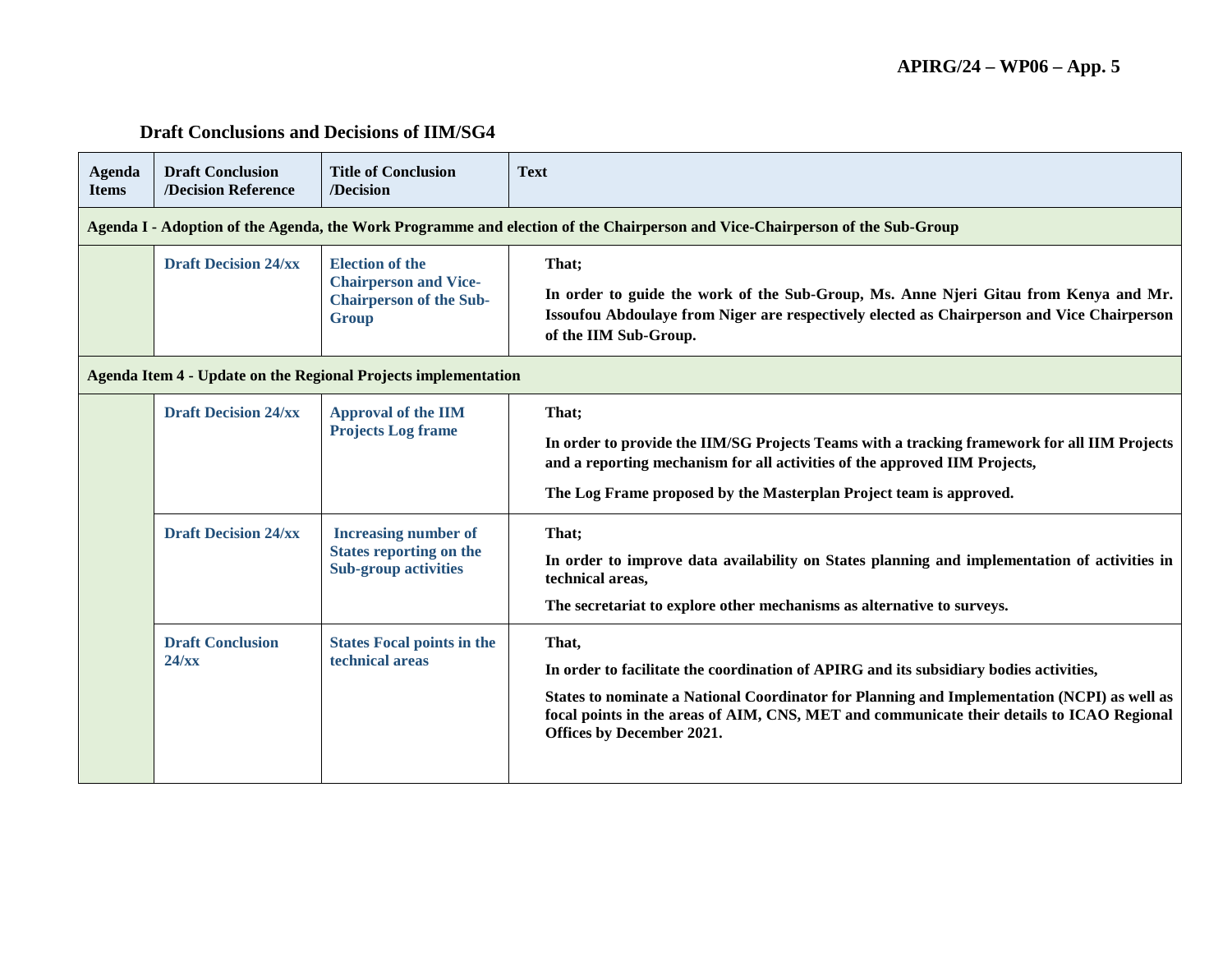| <b>Agenda</b><br><b>Items</b> | <b>Draft Conclusion</b><br>/Decision Reference                                       | <b>Title of Conclusion</b><br>/Decision                                                           | <b>Text</b>                                                                                                                                                                                                                        |
|-------------------------------|--------------------------------------------------------------------------------------|---------------------------------------------------------------------------------------------------|------------------------------------------------------------------------------------------------------------------------------------------------------------------------------------------------------------------------------------|
|                               | <b>Coordination of IIM</b><br><b>Draft Conclusion</b><br><b>Projects</b><br>$24$ /xx |                                                                                                   | That;                                                                                                                                                                                                                              |
|                               |                                                                                      | To ensure proper coordination and implementation of the Projects with coordination<br>challenges, |                                                                                                                                                                                                                                    |
|                               |                                                                                      |                                                                                                   | Nigeria, Mali and Togo to confirm their willingness to continue leading the projects AIM 3<br>a)<br>and COM 2, COM 1, and COM 4 respectively and to nominate qualified expert to<br>coordinate these projects by 31 December 2021; |
|                               |                                                                                      |                                                                                                   | The Secretariat to proceed with their replacement if no response in received from the<br>b)<br>concerned States                                                                                                                    |
|                               | Draft Decision 24/xx                                                                 | <b>AFI SIGMET Guide and</b><br><b>SIGMET Trial Procedure</b>                                      | That;                                                                                                                                                                                                                              |
|                               |                                                                                      |                                                                                                   | To assist States/Organisations in providing SIGMET information in accordance with ICAO<br><b>SARPs and operational procedures,,</b>                                                                                                |
|                               |                                                                                      |                                                                                                   | MET Project 1 to review and finalize the AFI SIGMET Guide and the AFI SIGMET Trial<br>procedure and submit it to the next APIRG/24 Meeting.                                                                                        |
|                               |                                                                                      |                                                                                                   |                                                                                                                                                                                                                                    |
|                               | <b>Draft Decision 24/xx</b>                                                          | <b>Project Costing for</b><br><b>IIM/SG MET</b>                                                   | That,                                                                                                                                                                                                                              |
|                               |                                                                                      |                                                                                                   | In order to in order to facilitate the IIM MET Project funding,                                                                                                                                                                    |
|                               |                                                                                      |                                                                                                   | The IIM/SG4 endorses the project costing for MET Project 1 as contained in Appendix D2                                                                                                                                             |
|                               | <b>Draft Decision 24/xx</b>                                                          | <b>Aeronautical</b><br><b>Meteorological Personnel</b><br><b>Competency Assessment</b>            | That,                                                                                                                                                                                                                              |
|                               |                                                                                      |                                                                                                   | In order to improve States aeronautical meteorology personnel competency,                                                                                                                                                          |
|                               |                                                                                      |                                                                                                   | IIM/SG MET Project 1, in coordination with States, to develop a process for assessing the<br>competency of Aeronautical Meteorology Personnel within the AFI region.                                                               |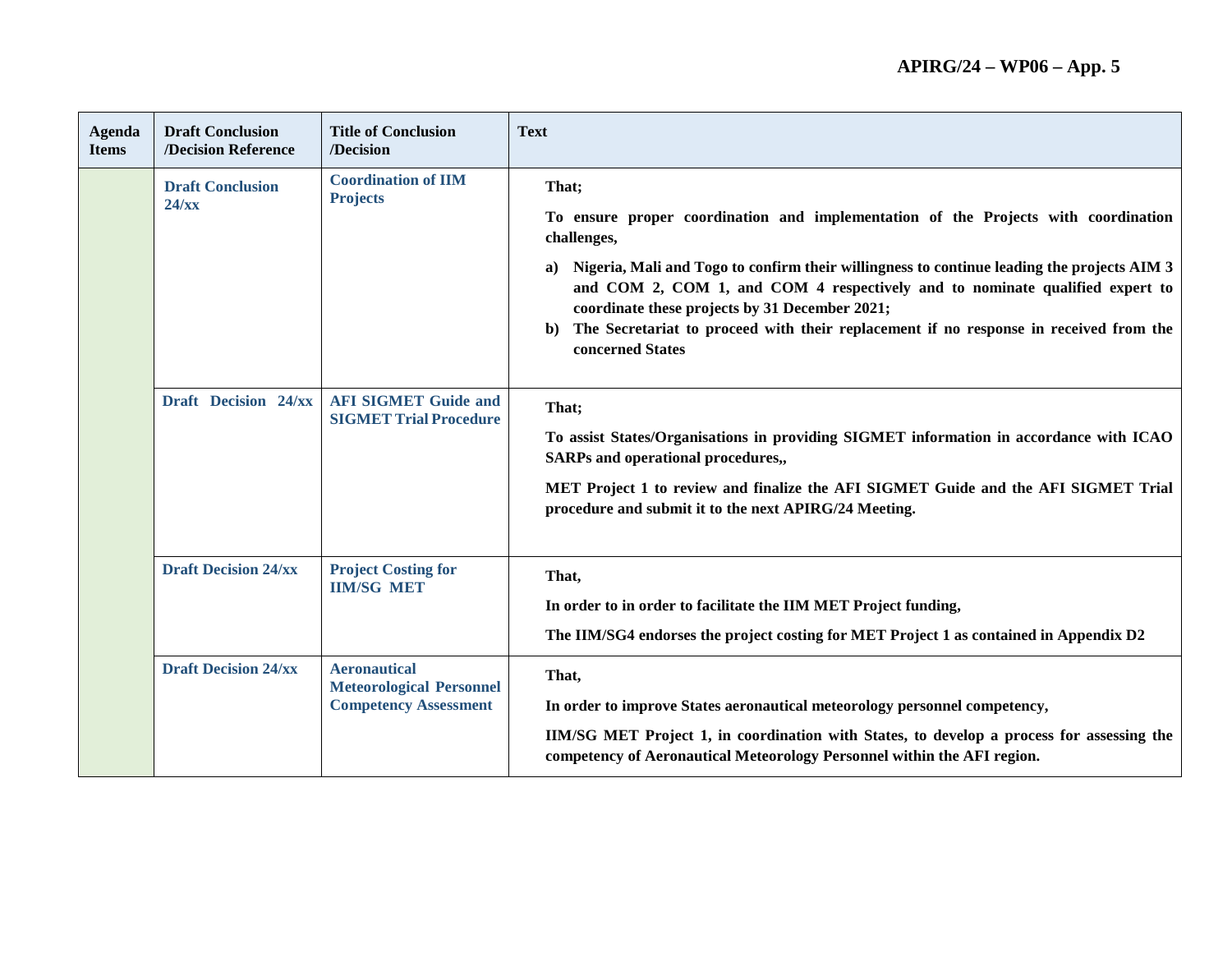## **APIRG/24 – WP06 – App. 5**

| <b>Agenda</b><br><b>Items</b> | <b>Draft Conclusion</b><br>/Decision Reference        | <b>Title of Conclusion</b><br>/Decision                                                                                             | <b>Text</b>                                                                                                                                                                                                                                                                                                                                                                                                                                                                                                                                                                                                                                                                                                                                                                                     |  |
|-------------------------------|-------------------------------------------------------|-------------------------------------------------------------------------------------------------------------------------------------|-------------------------------------------------------------------------------------------------------------------------------------------------------------------------------------------------------------------------------------------------------------------------------------------------------------------------------------------------------------------------------------------------------------------------------------------------------------------------------------------------------------------------------------------------------------------------------------------------------------------------------------------------------------------------------------------------------------------------------------------------------------------------------------------------|--|
|                               | <b>Draft Conclusion</b><br>$24$ /xx                   | <b>Traditional</b><br>Alphanumeric Code to<br>translation<br><b>IWXXM</b><br>agreements                                             | That,<br>In the framework of the dissemination of OPMET data in the IWXXM format in the AFI Region:<br>States data producers having their TAC data converted into IWXXM by another State<br>a)<br>on their behalf, to ensure that a bi-lateral or regional agreement be signed for such<br>circumstances;<br>RODBs/IROGs Dakar and Pretoria to put in place a formal regional plan by 30<br>b)<br>November 2021 to support the implementation of the IWXXM in the Region and<br>formalize a bilateral agreement to conduct the IWXXM operationalization tests between<br>the two IROGs and their corresponding ROC; and<br>The Secretariat to record the regional plans for follow-up purpose, maintain the list of<br>$\bf c)$<br>agreements and make it available on the ICAO public website. |  |
|                               | <b>Draft Decision 24/xx</b>                           | <b>Approval of AFI Volcanic</b><br><b>Ash Contingency Plan</b>                                                                      | That,<br>In order to provide States/Organizations with standardized guidelines and procedures for<br>the provision of information to airlines and en-route aircraft before and during a volcanic<br>eruption, the AFI ATM Volcanic Ash Contingency Plan, Edition 2021 (AFI VACP, Ed 2021)<br>is endorsed.                                                                                                                                                                                                                                                                                                                                                                                                                                                                                       |  |
|                               | <b>Draft Decision 24/xx</b>                           | <b>AFI Volcanic Ash</b><br><b>Exercise Operational</b><br><b>Instructions and</b><br><b>Directives</b>                              | That,<br>In the framework of the conduct of the volcanic ash exercise in the AFI region, , the AFI<br>Volcanic Ash Exercise Operational Instructions (AFI VOLCEX OPINS) and the Volcanic<br>Ash Exercise Directives for 2021 are endorsed.                                                                                                                                                                                                                                                                                                                                                                                                                                                                                                                                                      |  |
|                               | <b>Draft Decision 24/xx</b>                           | <b>Adoption of the MET</b><br><b>Project 3 Terms of</b><br><b>Reference and the</b><br><b>Project deliverables for</b><br>2021-2022 | That;<br>That the proposed MET Project 3 Terms of References and its associated project<br>deliverables are adopted.                                                                                                                                                                                                                                                                                                                                                                                                                                                                                                                                                                                                                                                                            |  |
|                               | <b>Agenda Item 5 - Implementation of ASBU Modules</b> |                                                                                                                                     |                                                                                                                                                                                                                                                                                                                                                                                                                                                                                                                                                                                                                                                                                                                                                                                                 |  |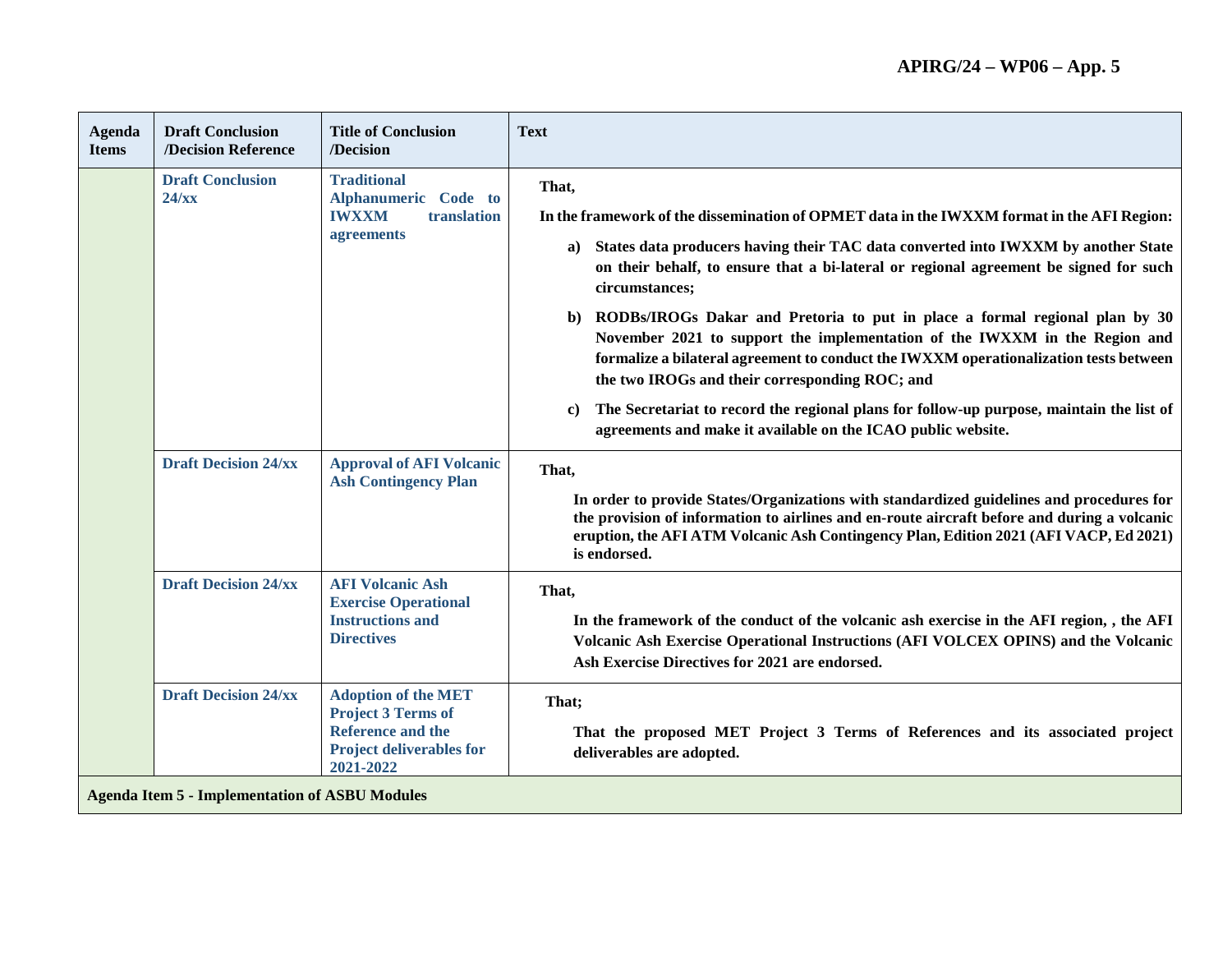| <b>Agenda</b><br><b>Items</b>                      | <b>Draft Conclusion</b><br>/Decision Reference | <b>Title of Conclusion</b><br>/Decision                                                                              | <b>Text</b>                                                                                                                                                                                                                                                                                                                                                                                                                                                                                                                                                                                                                                        |
|----------------------------------------------------|------------------------------------------------|----------------------------------------------------------------------------------------------------------------------|----------------------------------------------------------------------------------------------------------------------------------------------------------------------------------------------------------------------------------------------------------------------------------------------------------------------------------------------------------------------------------------------------------------------------------------------------------------------------------------------------------------------------------------------------------------------------------------------------------------------------------------------------|
|                                                    | <b>Draft Decision 24/xx</b>                    | <b>Alignment of the</b><br><b>Regional Air Navigation</b><br><b>Plan with the 6th Edition</b><br>of the GANP         | That;<br>In order to ensure consistency between the AFI Regional air navigation plan and the GANP:<br>The Secretariat to conduct a specific workshop to update States on the provisions of the<br>a)<br>sixth edition of the GANP;<br>The IIM/SG Projects teams to identify the applicable modules of ASBU Block 1 for the AFI<br>$\mathbf{b}$<br>region, and submit with the related prioritization to the secretariat by 31 December 2021;<br>and<br>The IIM/SG secretariat to coordinate with the AAO/SG secretariat to develop a draft<br>c)<br>revised Regional Air Navigation implementation Plan for integration in the eANP Volume<br>III. |
|                                                    | <b>Draft Decision 24/xx</b>                    | <b>Alignment of IIM</b><br><b>Projects ASBU</b><br>references to the GANP                                            | That;<br>In order to incorporate changes introduced by the 6th Edition of the GANP and its impact on<br>the regional and national Plans, IIM Project team coordinators to align projects references to<br>the sixth Edition of the GANP Groups, Threads and Modules by 31 December 2021.                                                                                                                                                                                                                                                                                                                                                           |
|                                                    | <b>Draft Decision 24/xx</b>                    | <b>Incorporation of</b><br><b>Research, Development</b><br>and Innovation (RDI) in<br><b>APIRG</b> work<br>programme | That;<br>In order to assist AFI States in addressing the implementation of operational requirements and<br><b>ASBU</b> modules elements,<br>The work programmes of APIRG and its auxiliary bodies be amended to include activities<br>related to Research, Development and Innovation (RDI).                                                                                                                                                                                                                                                                                                                                                       |
| <b>Agenda Item 6 – Air Navigation Deficiencies</b> |                                                |                                                                                                                      |                                                                                                                                                                                                                                                                                                                                                                                                                                                                                                                                                                                                                                                    |
|                                                    | <b>Decision 24/xx</b>                          | <b>Endorsement of the</b><br>revised minimum<br>reporting Areas                                                      | That;<br>In order to support the implementation of the Uniform Methodology for the identification,<br>assessment and reporting of deficiencies, the revised minimum reporting areas is endorsed.                                                                                                                                                                                                                                                                                                                                                                                                                                                   |